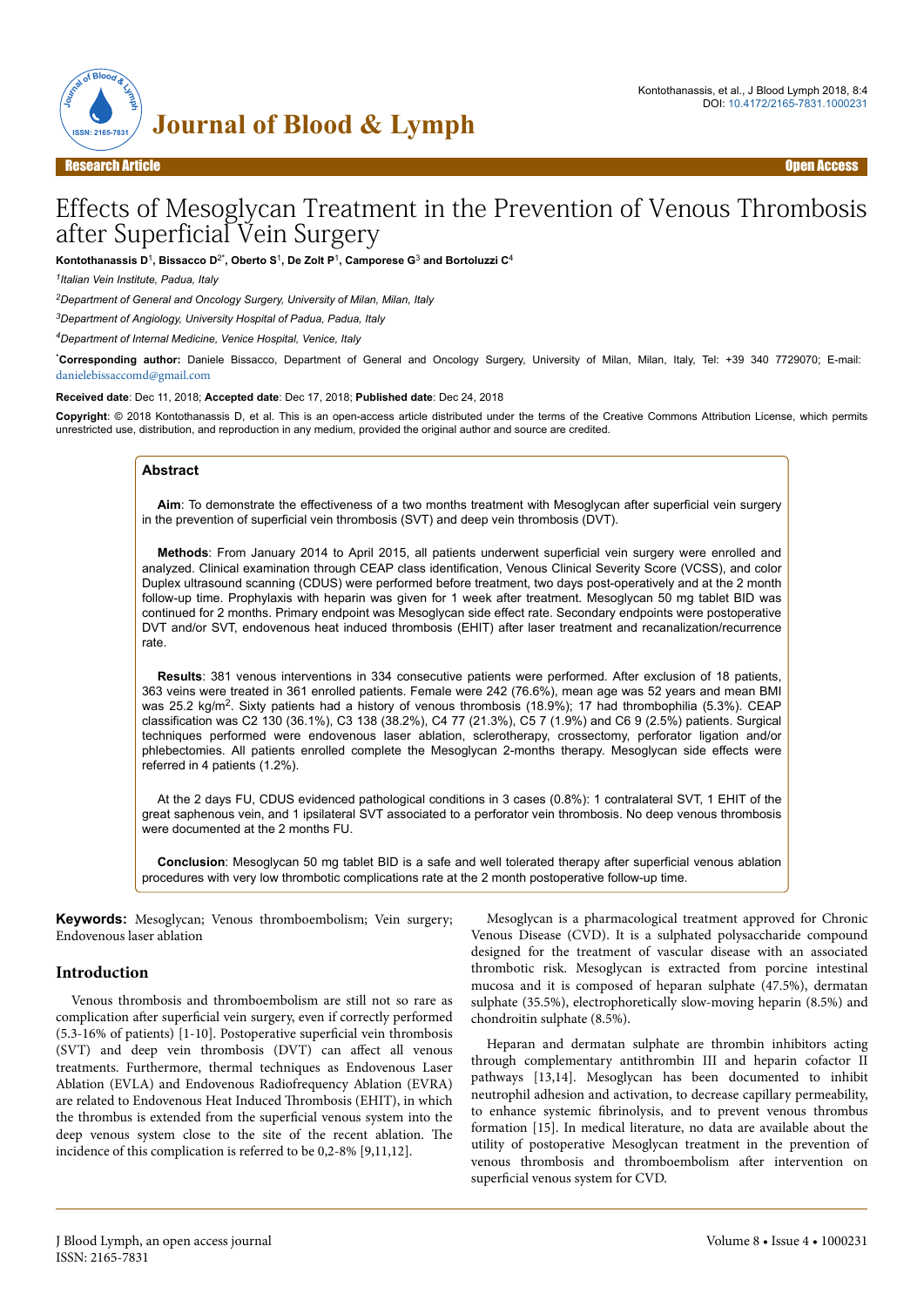Page 2 of 5

The aim of this study was to demonstrate the safe and effectiveness of a 2 months therapy with Mesoglycan after superficial venous interventions.

# **Methods**

Patients with Clinical, Etiologic, Anatomic, and Pathophysiologic (CEAP) C class 2 or higher, treated for CVD, from January 2014 to April 2015, were examined.

Accurate clinical examination, Venous Clinical Severity Score (VCSS), and color Duplex ultrasound (CDUS) scan analysis of the lower extremity veins were performed prior to treatment, at 2-day and at 2-month follow-up time.

Vein incompetence was assessed with reflux in response to manual calf compression or Valsalva maneuver with the patient standing, and reflux was defined as evidence of reverse flow >500 ms in a vein segment. Patients were thoroughly informed about surgical procedure, operation risks, recurrence. All patients signed a written informed consent form before the procedure.

In case of EVLA, the target vein was cannulated percutaneously just below the knee under ultrasound guidance. A 5F introducer sheath was positioned and a J guide wire was inserted into the treated vein. The correct position of the fiber tip was confirmed by ultrasound imaging. Нe laser wavelength was 1470 nm diode. Laser energy was always delivered with a pull-back rate of about 60 J/cm under ultrasound guidance to make the procedure safe and assist the vein obliteration. Нe immediate occlusion of the treated vein was confirmed by ultrasound imaging.

Crossectomy was performed with a small incision at the groin under ultrasound guidance. Ultrasound Guided Foam Sclerotherapy (UGFS) was obtained with the use of Lauromacrogol (Atossisclerol) at the percentage of 0.5%, 1%, 3% according to the diameter of the treated vein.

All patients received local anesthesia with mild sedation using midazolam (2 or 3 mg) or diazepam (2 mg) before starting the treatment.

In case of tumescent anesthesia, it was infused with an 18 gauge needle under ultrasound guidance with a mixture of about 500 cc of normal saline and local anesthetics consisting of 2% lidocaine (10 mg); enough fluid was infused to encircle completely the whole vein segment to be treated. The temperature of the fluid was 4°C to cause local anesthesia and significant spasm of the vein and perivenous vessels. At the end of the operation the limb was wrapped with an elastic bandage for about 2 hours. Afterwards elastic compression (class II) was applied for 15 days. An ice pack was used immediately on the limb and for few days after surgery when necessary. Postoperative analgesia with nimesulide (Diclofenac 150 mg every 24 hours) was given when necessary.

Prophylaxis with low molecular weight heparin (LMWH, Parnaparin 4250 UI), was given to all patients for 1 week.

Mesoglycan treatment with 50 mg tablet BID was started 7 days after the operation and continued for 2 months. Patients with thrombophilia received a first dose of LMWH the day before surgery, and continued this treatment for 15 days after surgery.

Each patient was assessed by clinical examination and CDUS analysis at 2-day and 2-month follow-up time. During the visit, patients were asked about postoperative complications, Mesoglycan compliance and adverse effects.

CDUS was performed to detect SVT/DVT, recanalization rate after EVLA and UGFS, hematoma, residual varicose disease and reflux at the treated areas. Thrombosis was detected by the non-compressibility of the vein and filling defects on color mode.

Preoperative, intraoperative and postoperative data were collected prospectively by using a custom made database.

## **Results**

During study period, 381 venous interventions in 334 consecutive patients were performed. Eighteen treatments in 18 patients were excluded from the study: 4 patients because of a co-diagnosis of angiomyolipoma, and 14 because of an incomplete 2-month follow-up.

After this exclusion, 316 patients were enrolled, 242 females (76.6%) and 74 males (23.4%). Mean age was 52 years (range 16-86), mean BMI was 25.2 kg/m<sup>2</sup> (range 17.6-38.4). Seventy-two patients (22.7%) were positive for cardiovascular disease. Sixty patients (18.9%) had a positive history of venous thrombosis: 50 SVT (42 ipsilateral, 6 contralateral, and 2 bilateral); 10 DVT (8 ipsilateral and 2 contralateral in 2 cases complicated by pulmonary embolism). Seventeen patients had diagnosis of thrombophilia (5.3%).

Clinical preoperative evaluation also included stratification of CVD according to the CEAP classification and VCSS Score. Before surgery, the mean VCSS was 5.9 (range 2-14); CEAP classification result is reported in Table 1.

| <b>CEAP clinical classification</b> | N(% )       |  |  |
|-------------------------------------|-------------|--|--|
| C <sub>2</sub>                      | 130 (36.1%) |  |  |
| C <sub>3</sub>                      | 138 (38.2%) |  |  |
| C <sub>4</sub>                      | 77 (21.3%)  |  |  |
| C <sub>5</sub>                      | 7 (1.9%)    |  |  |
| C <sub>6</sub>                      | 9(2.5%)     |  |  |

## Table 1: CEAP clinical class.

In summary, 233 great saphenous veins (GSV, 64.2%), 19 anterior accessory saphenous veins (AASV, 5.2%), 39 small saphenous veins (SSV, 10.8%), 3 Giacomini's veins (GV, 0.8%), 10 perforators veins (PV, 2.8%), 27 tributaries (7.4%), and 32 recurrences varicose veins (RVv, 8.8%) were treated. Surgical techniques chosen are reported in Table 2.

| <b>Surgical technique</b> | N(%         |
|---------------------------|-------------|
| <b>EVLA</b>               | $3(0.8\%)$  |
| EVLA+phlebectomies        | 231 (63.9%) |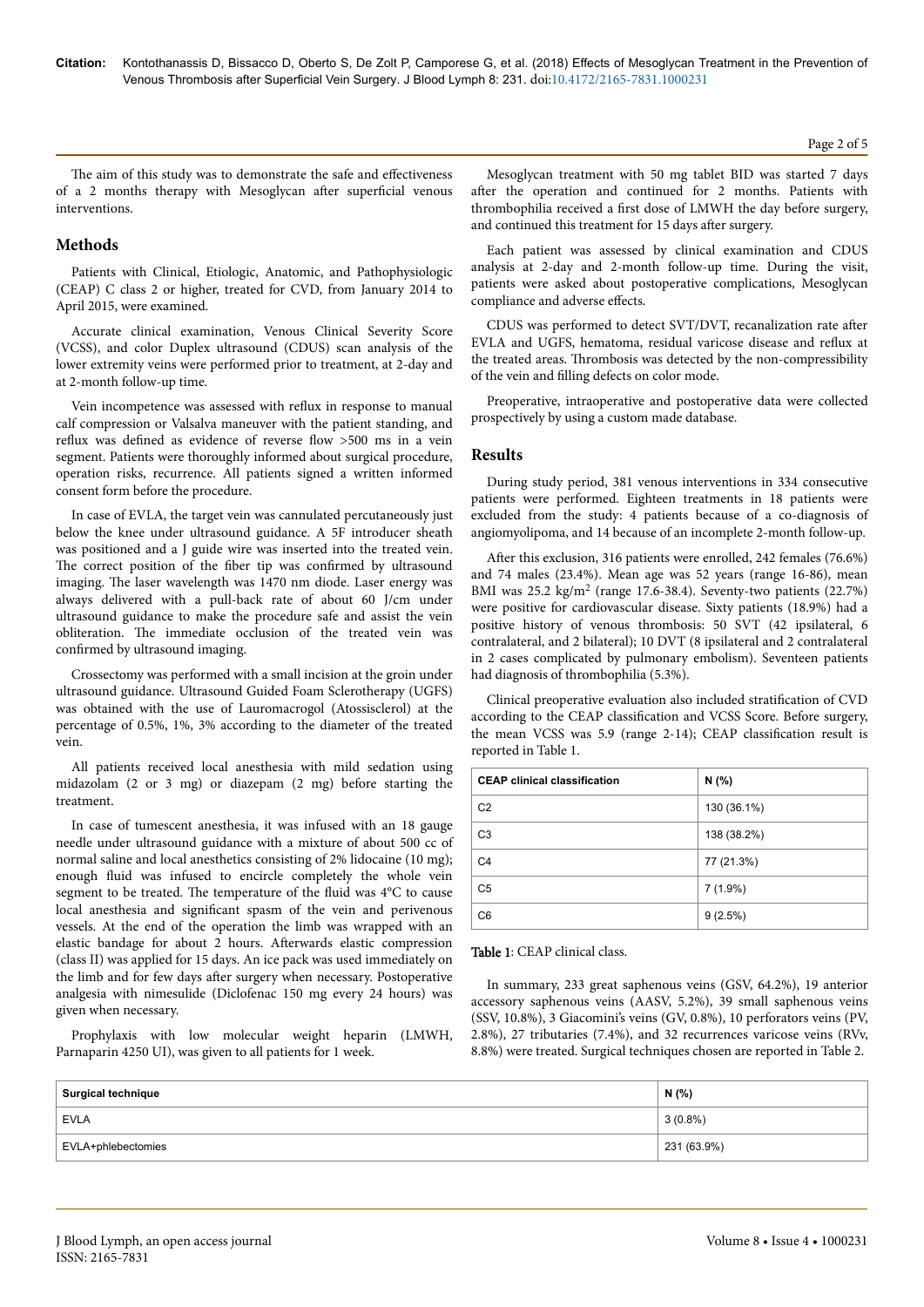Page 3 of 5

| EVLA+phlebectomies+UGFS           | 56 (15.5%) |
|-----------------------------------|------------|
| EVLA+crossectomy+phlebectomies    | $2(0.6\%)$ |
| Phlebectomies+UGFS                | 45 (12.4%) |
| Crossectomy+phlebectomies+UGFS    | $2(0.6\%)$ |
| phlebectomies                     | 16 (4.4%)  |
| $HL+S$                            | $2(0.6\%)$ |
| Perforator ligation+phlebectomies | $4(1.2\%)$ |

Table 2: Surgical techniques performed.

Abbreviations: EVLA: Endovenous Laser Ablation; UGFS: Ultrasound Guided Foam Sclerotherapy; HLS: High Ligation +Stripping.

No complications or other adverse reactions occurred intraoperatively. Immediate occlusion of the treated veins after EVLA and UGFS were confirmed in all limbs by intraoperative CDUS. Нe mean time for patient discharge from the hospital was 3 hours (range 3-5 hours).

After 2 days, ecchymosis were documented in 52 operations (14.4%). Hematoma occurred in 6 cases (1.6%) but no one required

any invasive treatment for its drainage. No bleeding, skin burns or paranesthesia were occurred. LMWH therapy was well tolerated by the entire population. No recanalization was documented.

Venous thrombosis occurred in 3 cases (0.8%): 1 contralateral SVT, 1 EHIT, and 1 ipsilateral SVT associated to a perforator vein thrombosis. Detailed characteristic of patients affected by postoperative thrombosis are reported in Table 3.

| Case | Sex | Age | <b>BMI</b> | <b>CEAP</b><br>"С" | <b>VCSS</b> | Intervention        | Complication             | <b>Treatment</b> | Follow-up                 |
|------|-----|-----|------------|--------------------|-------------|---------------------|--------------------------|------------------|---------------------------|
|      | E   | 45  | 38.4       | 3s                 |             | <b>EVLA</b>         | <b>Contralateral SVT</b> | LMWH+painkillers | Resolved<br>at<br>30 days |
| 2    | M   | 45  | 39.4       | 3s                 | 9           | EVLA+phlebectomies  | EHIT type II             | LMWH             | Resolved<br>at<br>30 days |
| 3    | м   | 65  | 26.1       | 4s                 | 11          | Perforator ligation | Perforator<br>thrombosis | <b>LMWH</b>      | Resolved<br>at<br>30 days |

Table 3: Details regarding patients with postoperative thrombosis.

Abbreviations: EVLA: Endovenous Laser Ablation; SVT: Superficial Vein Thrombosis; EHIT: Endovenous Heat Induced Thrombosis; LMWH: Low Molecular Weight Heparin.

No patient developed major bleeding or heparin induced thrombocytopenia as a consequence of prophylactic treatment with LMWH. After two months, only 2 veins operated with endovascular treatment (0.6%), demonstrated an early recanalization after EVLA: both patients remained asymptomatic. No new episodes of DVT or SVT were detected. All the patients started and continued the treatment with Mesoglycan for two months; in only 4 cases (1.2%) minor side effects (stomach ache) was registered.

## **Discussion**

EVLA and RFA are recommended by international guidelines for the treatment of saphenous reflux, but when endovascular techniques can't be performed, traditional surgery with high ligation and stripping and sclerotherapy under CDUS guidance may be a valid alternative [10,16]. According to the current guidelines, we used endovascular techniques in 292 operations (80.8%) to treat the reflux of GSV, AASV,

SSV and RVv. In most cases EVLA was used in a hybrid approach, in association to other techniques in order to correct all the sources of vein reflux: phlebectomies, UGFS or crossectomy. In 69 cases (19.2%) EVLA was contraindicated, because of anatomical variabilities, presence of dilatation and tortuosity. In all cases, superficial varicose veins were removed by phlebectomies. No intraoperative complication was documented. At the 2 days follow-up time we registered only 52 ecchymosis (14.4%), 6 hematomas (1.6%), and 3 venous thrombosis (0.8%): no patients required invasive treatment and all the symptoms solved in few days. At the 2 months after treatment, CDUS evidenced 2 early recanalization, in both cases asymptomatic. Our data confirms that EVLA is a safe and effective treatment for superficial vein reflux of the lower limbs. Endovascular techniques are more linked to postoperative thrombotic complications, due to EHIT, so the prevention of this events presents a great relevance.

SVT and DVT remain possible complications in the postoperative period after superficial vein interventions, even if it is correctly performed. Currently, international guidelines recommend a LMWH thromboprophylaxis only with patients with an increased risk of venous thrombosis: patients with thrombophilia, with a history of SVT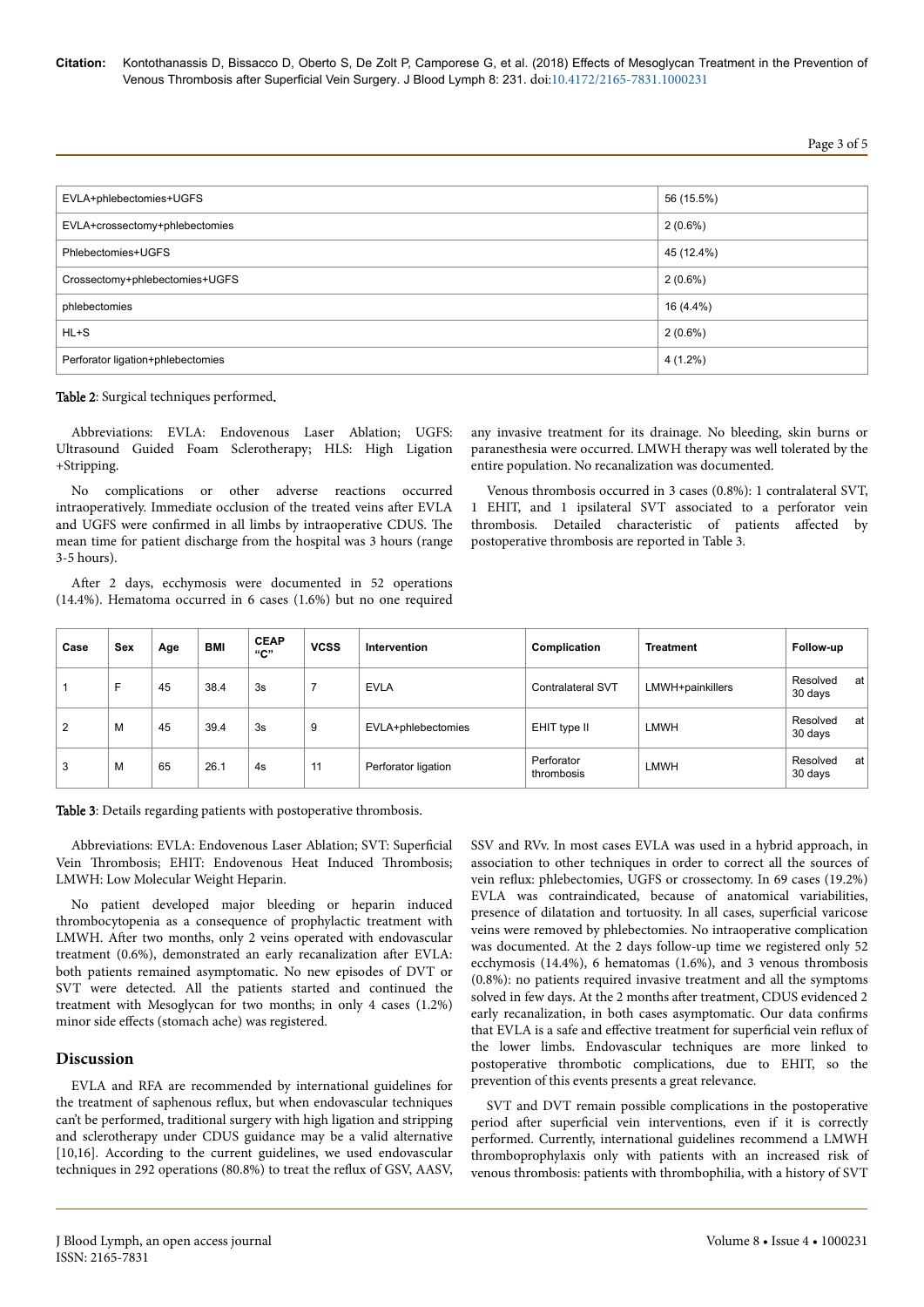or DVT, and in obese patients [10,17,18]. Based on our experience, we recommend the use of a post-operative thromboprophylaxis with LMWH in all cases.

SVT, DVT and pulmonary embolism are rare but occasionally serious complication [4,8,10,19]. The risk is higher with endovascular treatment, due to EHIT. Even if the EHIT mechanism is not fully understood, factors which may increase its developing include elderly population, undiagnosed hypercoagulable states, severity of CVD [9,11,12] and in treated veins with a diameter of  $>8$  mm [20,21]. For these patients a preventive dose of LMHW before or at the beginning of surgery was suggested but there are only few data about the effectiveness of this procedure [12]. Our case of EHIT was degree 2 according to Kabnick classification [22]. According to the literature, in our patients, EHIT happened in an obese patient with a mean diameter of the GSV of 12 mm and severe CVD (CEAP class C4).

In our experience, all the surgical procedures (EVLA, EVRA, UGFS, and even crossectomy) are performed under CDUS guidance: this allows a complete examination that helps in the control of intraoperative and post-operative complications. We had a low rate of postoperative ipsilateral SVT, 0.6%: this can be related to the fact that during surgery our policy is to remove all the superficial varicose veins in association to the treatment of the saphenous reflux. Before surgery, all the varicose veins that are present on the treated limb are precisely evidenced with the use of CDUS and laser trans-illuminator, and then are completely removed by phlebectomies; this may justify the correct pathway that leads to reduction of the rate of superficial vein thrombosis on residual varicose veins.

Mesoglycan is reported to have several favorable actions on the fibrinolytic system, on microrheological and macrotheological parameters [13,14]. Due to these proprieties, the use of Mesoglycan is approved for the treatment of chronic venous ulcers resulting in faster and more frequent healing [23], in the secondary prevention of long term sequelae after DVT [24], and in patients with CVD [25]. It has been demonstrated that Mesoglycan is effective for the prevention of postoperative venous thromboembolism in patients with cancer [26], but there are no data about its use in the prevention of SVT and DVT. In our patients, all the SVT and DVT were diagnosed at the 2 days control, during LMWH therapy and before starting Mesoglycan therapy. At the 2 month follow-up control, after 2 month of Mesoglycan therapy, no new case of vein thrombosis was detected.

Our study was limited by the lack of a control group. However, it showed a very low thrombotic rate (0.8%) compared to the other cases presented in literature: furthermore, all cases resolved in short period.

## **Conclusion**

We present a wide range of venous treatments with a low postoperative complication rate. Mesoglycan 50 mg BID for two months seem to be a valid option during the postoperative period, due to low adverse effect rate, low incidence of thrombotic complications and safe profile

# **Conflict of Interest**

None. Publication costs was covered by IFI – Italian Phlebological Institute.

# **References**

- 1. [Van Rij AM, Chai J, Hill GB, Christie RA \(2004\) Incidence of deep vein](https://doi.org/10.1002/bjs.4701) thrombosis after [varicose vein surgery. Br J Surg 91: 1582-1585.](https://doi.org/10.1002/bjs.4701)
- 2. [Puggioni A, Kalra M, Carmo M, Mozes G, Gloviczki P \(2005\)](https://doi.org/10.1016/j.jvs.2005.05.014) [Endovenous laser therapy and radiofrequency ablation of the great](https://doi.org/10.1016/j.jvs.2005.05.014) [saphenous vein: analysis of early](https://doi.org/10.1016/j.jvs.2005.05.014) efficacy and complications. J Vasc Surg [42: 488-493.](https://doi.org/10.1016/j.jvs.2005.05.014)
- 3. [Agus GB, Mancini S, Magi G, IEWG \(2006\)](https://www.ncbi.nlm.nih.gov/pubmed/16763541) Нe first 1000 cases of Italian [Endovenous-Laser Working Group \(IEWG\). Rationale, and long-term](https://www.ncbi.nlm.nih.gov/pubmed/16763541) [outcomes for the 1999-2003 period. Int Angiol 25: 209-215.](https://www.ncbi.nlm.nih.gov/pubmed/16763541)
- 4. Kabnick LS (2006) Complications of endovenous laser therapy: statistics and treatment. Vascular 14: S31-32.
- 5. [Jia X, Mowatt G, Burr JM, Cassar K, Cook J, et al. \(2007\) Systematic](https://doi.org/10.1002/bjs.5891) [review of foam sclerotherapy for varicose veins. Br J Surg 94: 925-936.](https://doi.org/10.1002/bjs.5891)
- 6. [Kontothanassis D, Di Mitri R, Ferrari](https://www.ncbi.nlm.nih.gov/pubmed/17489083) Ruffino S, Ugliola M, Labropoulos [N, et al. \(2007\) Endovenous thermal ablation. Standardization of laser](https://www.ncbi.nlm.nih.gov/pubmed/17489083) [Energy: literature review and personal experience. Int Angiol 26: 183-188.](https://www.ncbi.nlm.nih.gov/pubmed/17489083)
- 7. [Kontothanassis D, Di Mitri R, Ferrari](https://doi.org/10.1016/j.jvs.2008.11.019) Ruffino S, Zambrini E, Camporese [G, et al. \(2009\) Endovenous Laser Treatment of the Small Saphenous](https://doi.org/10.1016/j.jvs.2008.11.019) [Vein. J Vasc Surg 49: 973-979.](https://doi.org/10.1016/j.jvs.2008.11.019)
- 8. [Myers KA, Jolley D \(2009\) Outcome of endovenous laser therapy for](https://doi.org/10.1016/j.ejvs.2008.09.009) saphenous reflux [and varicose veins: medium-term results assessed by](https://doi.org/10.1016/j.ejvs.2008.09.009) [ultrasound surveillance. Eur J Vasc Endovasc Surg 37: 239-245.](https://doi.org/10.1016/j.ejvs.2008.09.009)
- 9. [Marsh P, Price BA, Holdstock J, Harrison C, Whiteley MS \(2010\) Deep](https://doi.org/10.1016/j.ejvs.2010.05.011) Vein Thrombosis (DVT) after Venous Thermoablation [Techniques: Rates](https://doi.org/10.1016/j.ejvs.2010.05.011) [of Endovenous Heat-induced](https://doi.org/10.1016/j.ejvs.2010.05.011) Thrombosis (EHIT) and Classical DVT after [Radiofrequency and Endovenous Laser Ablation in a Single Centre](https://doi.org/10.1016/j.ejvs.2010.05.011) [Eur J Vasc Endovasc Surg 40: 521-527.](https://doi.org/10.1016/j.ejvs.2010.05.011)
- 10. [Gloviczki P, Comerota AJ, Dalsing MC, Eklof BG, Gillespie DL, et al.](https://doi.org/10.1016/j.jvs.2011.01.079) (2011) Нe [care of patient with varicose vein and associated chronic](https://doi.org/10.1016/j.jvs.2011.01.079) [venous diseases: clinical practice guidelines of the society for Vascular](https://doi.org/10.1016/j.jvs.2011.01.079) [Surgery and the American venous Forum J Vasc Surg 53: 2S-48S.](https://doi.org/10.1016/j.jvs.2011.01.079)
- 11. [Hingorani AP, Ascher E, Markevich N, Schutzer RW, Kallakuri S, et al.](https://doi.org/10.1016/j.jvs.2004.04.032) (2004) Deep venous thrombosis after [radiofrequency ablation of greater](https://doi.org/10.1016/j.jvs.2004.04.032) [saphenous vein: a word of caution. J Vasc Surg 40: 500-504](https://doi.org/10.1016/j.jvs.2004.04.032).
- 12. [Puggioni A, Kalra M, Carmo M, Mozes G, Gloviczki P \(2005\)](https://doi.org/10.1016/j.jvs.2005.05.014) [Endovenous laser therapy and radiofrequency ablation of the great](https://doi.org/10.1016/j.jvs.2005.05.014) [saphenous vein: analysis of early](https://doi.org/10.1016/j.jvs.2005.05.014) efficacy and complications. J Vasc Surg [42: 488-493.](https://doi.org/10.1016/j.jvs.2005.05.014)
- 13. [Ofosu FA, Modi GJ, Smith LM, Cerskus AL, Hirsh J, et al. \(1984\) Heparan](https://www.ncbi.nlm.nih.gov/pubmed/6235872) [sulfate and for dermatan sulfate inhibit the generation of thrombin](https://www.ncbi.nlm.nih.gov/pubmed/6235872) [activity in plasma by complementary pathways. Blood 64: 742-747.](https://www.ncbi.nlm.nih.gov/pubmed/6235872)
- 14. [Tollefsen DM \(1995\) Insight into the mechanism of action of heparin II.](https://www.ncbi.nlm.nih.gov/pubmed/8607096) Thromb [Haemost 74: 1209-1214.](https://www.ncbi.nlm.nih.gov/pubmed/8607096)
- 15. [De Donato G, Sangiuolo P \(1986\) Instrumental evaluation of the](https://wwww.unboundmedicine.com/medline/citation/2946988/%5bInstrumental_evaluation_of_the_effects_of_mesoglycan_in_venous_disease_patients__A_prospective_randomized_double_blind_study%5d_) effects [of mesoglycan in phlebopathic patients. Minerva Med 48: 77-85.](https://wwww.unboundmedicine.com/medline/citation/2946988/%5bInstrumental_evaluation_of_the_effects_of_mesoglycan_in_venous_disease_patients__A_prospective_randomized_double_blind_study%5d_)
- 16. [Creton D, Uhl JF \(2007\) Foam sclerotherapy combined with surgical](https://doi.org/10.1016/j.ejvs.2006.11.037) [treatment for recurrent varicose veins: short term results. Eur J Vas](https://doi.org/10.1016/j.ejvs.2006.11.037) [Endovasc Surg 33: 619-624.](https://doi.org/10.1016/j.ejvs.2006.11.037)
- 17. [Abbott D, Dharmarajah B, Davies AH \(2007\) Varicose vein surgery and](https://doi.org/10.1258/026835507779700590) [deep vein thrombosis prophylaxis. Phlebology 22: 1-2.](https://doi.org/10.1258/026835507779700590)
- 18. [Guyatt GH, Akl EA, Crowther M, Gutterman DD, Schuünemann HJ, et](https://doi.org/10.1378/chest.1412S3) [al. \(2012\) Antithrombotic](https://doi.org/10.1378/chest.1412S3) Therapy and Prevention of Thrombosis Panel Antithrombotic Therapy [and Prevention of](https://doi.org/10.1378/chest.1412S3) Thrombosis, 9th ed: [American College of Chest Physicians Evidence-Based Clinical Practice](https://doi.org/10.1378/chest.1412S3) [Guidelines. Chest 141: 7S-47S.](https://doi.org/10.1378/chest.1412S3)
- 19. [Huisman LC, Bruins, RM, Van der berg M, Hissink RJ \(2009\)](https://doi.org/10.1016/j.ejvs.2009.04.003) [Endovenous laser ablation of the small saphenous vein: prospective](https://doi.org/10.1016/j.ejvs.2009.04.003) [analysis of 150 patient, a cohort study. Eur J Vasc Endovasc Surg 38:](https://doi.org/10.1016/j.ejvs.2009.04.003) [199-202.](https://doi.org/10.1016/j.ejvs.2009.04.003)
- 20. [Lawrence PF, Chndra A, Wu M, Ridberg D, DeRubertis B, et al. \(2010\)](https://doi.org/10.1016/j.jvs.2010.02.263) Classification [of proximal endovenous closure levels and treatment](https://doi.org/10.1016/j.jvs.2010.02.263) [algorithm. J Vasc Surg 52: 388-393.](https://doi.org/10.1016/j.jvs.2010.02.263)